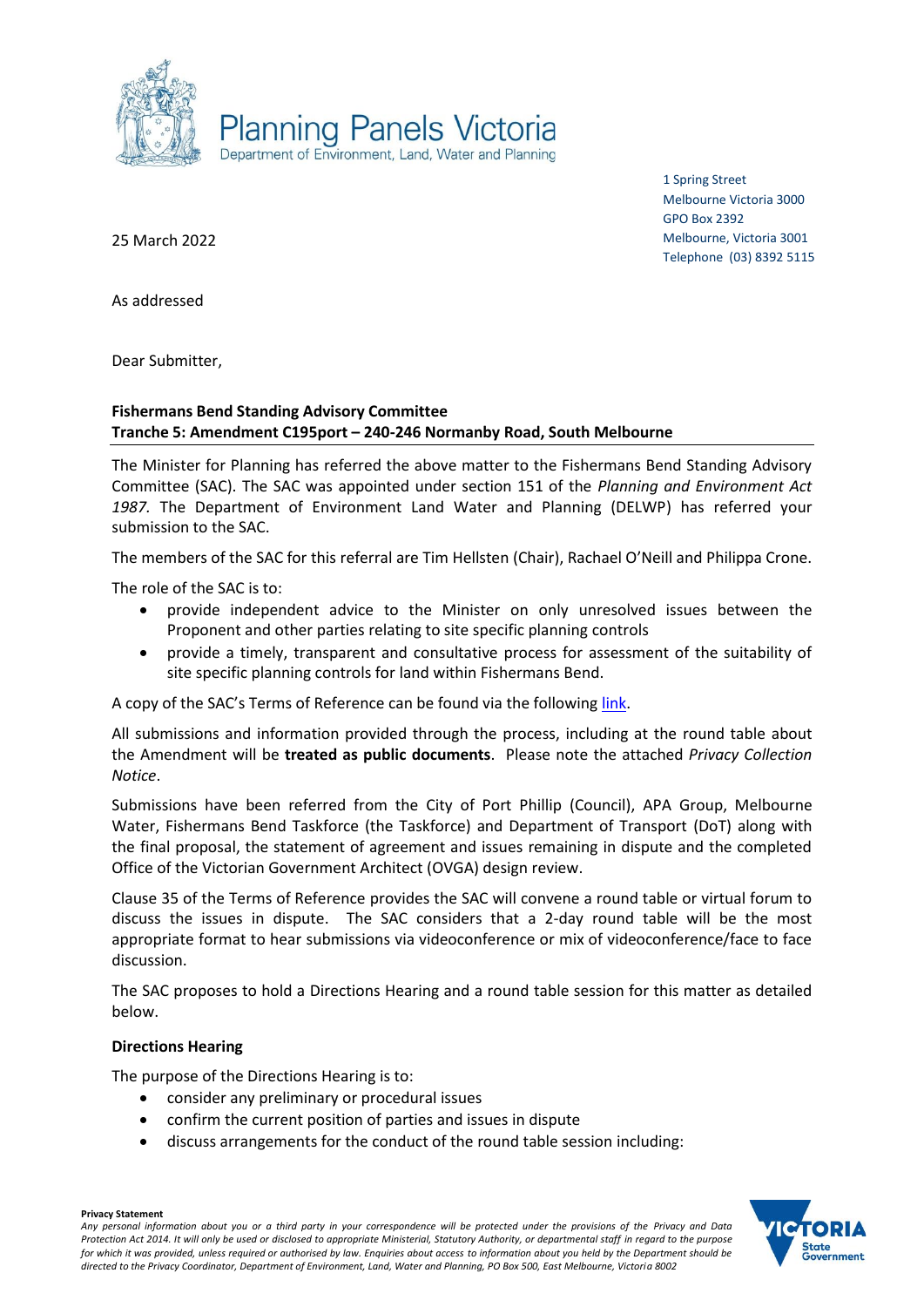- round table arrangements (including whether by videoconference) including arrangements for hosting of the video conference, distribution of invitation links and preferred video conference platform
- confirmation of documents to be circulated
- document sharing (including establishment and use of a shared document hub)
- the exchange of any expert witness reports (if any) on the issues in dispute, arrangements for evidence in chief and cross examination and the provision of party submissions
- the structure of the round table format (see draft SAC approach below)
- the structure of party submissions (see draft SAC approach below)
- identifying which issues will be addressed through an 'on the papers' approach only
- the process for incorporated document drafting discussion/submissions
- the SAC's draft directions (set out below)
- answering any questions parties may have about the round table session.

The Directions Hearing will be held by Zoom video conference:

# **10.00am, Thursday 31 March 2022**

To facilitate this, Counsel for DELWP has already sent parties a placeholder invitation to attend this session (as well as the round table). If you have not already received this invitation, then please advise Planning Panels Victoria as soon as possible. DELWP will confirm invitations at least 48 hours before the Directions Hearing.

You should attend the Directions Hearing if:

- you represent the Minister for Planning, Council or the proponent
- you wish to participate in the round table session or to inform the SAC of relevant matters
- you have any questions about the SAC process or wish to raise any procedural issues.

# **Parties wishing to be participate in the round table**

Please complete the [online Request to be Heard Form](https://www.planning.vic.gov.au/panels-and-committees/request-to-be-heard-form) **by 12.00 pm (noon) on Tuesday 29 March 2022** if:

- you wish to be heard at the Directions Hearing and any subsequent round table
- you do not wish to be heard but would like a copy of the Timetable and Directions.

# **Completing the request to be heard form**

When completing the *Request to be Heard Form*, please note the following:

- 1. It will not be necessary for parties to identify time required for submissions given the proposed round table issue discussion format. Time allocation for each issue will be discussed at the Directions Hearing.
- 2. The email address provided on the form will be used for future correspondence and provided to other parties to the round table to allow information or Expert Witness Reports to be circulated, unless you specify otherwise. So please include all relevant people.
- 3. If you have any access requirement to participate in the round table session, please contact PPV.
- 4. Details of any experts to be called must be identified. Arrangements for the distribution of expert witness reports and providing evidence in chief will be discussed at the Directions Hearing however the focus of the round table will be on presenting expert opinions and assisting the SAC understanding the issues in dispute and not extensive cross examination.

## **Round table proposed dates and proposed format**

The round table will be held over a two-day period (**Tuesday and Wednesday 19-20 April, 2022**) with a third day **(Thursday 21 April, 2022**) identified as a reserve day if required. Counsel for DELWP has already sent parties a placeholder invitation to attend the round table. If you have not already

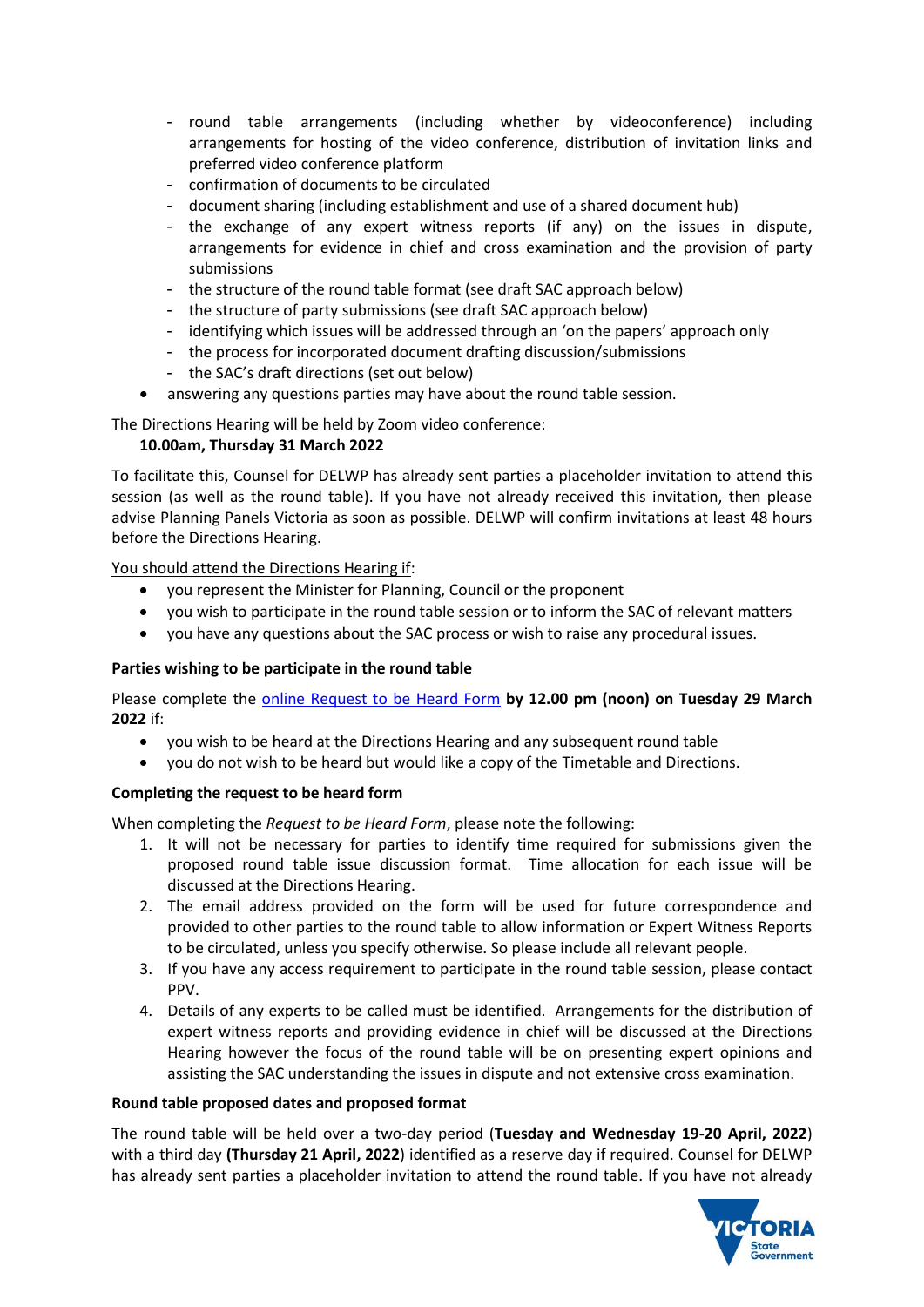received this invitation, then please advise Planning Panels Victoria as soon as possible. DELWP will confirm invitations at least 48 hours before the round table.

The SAC proposes the following round table approach and draft directions for discussion at the Directions Hearing:

## *Proposed Round table approach*

- 1. The round table will be conducted around the issues in dispute and set out in the 'Table of Issues in Contention and Agreement between the Parties' received on the 24 March 2022 and consolidated into themes below by the SAC (noting potential mismatch with referral submissions and Table summary):
	- Building height and tower setbacks
	- Building design:
		- Podium and tower architectural treatments
		- Ground level floor area use, detail and activation (including Munro Street)
	- Design detail:
		- communal amenities
		- floor levels (flooding)
		- Clause 58 compliance including storage, communal open space, access, solar access and energy efficiency
		- asset (including gas pipeline) clearance and setbacks (APA issue not identified in Table)
	- Car and bicycle parking:
		- design detail of car stackers and bay widths and access ramp angle
		- EV charging point access
		- bicycle maintenance facilities (DoT issue not identified in Table)
		- vehicle crossing location design details
		- Green Travel Plan (DoT issue not identified in Table)
	- role of serviced apartments in meeting non-residential (employment floor area) targets
	- Affordable Housing bedroom mix.
- 2. The SAC will hear a short 30 minute Amendment overview from DELWP including identification of issues in dispute and its principal position on them.
- 3. The DELWP overview will be followed by a 20 minute presentation from the Proponent and architect representative on the proposal and respond to key issues including the OVGA design report with an opportunity for the SAC to ask clarifying questions about the development plans
- 4. A 5 minute summary from each party of its key issues and position on them will follow the Proponent's overview presentation.
- 5. The Office of the Victorian Government Architect will then be provided with a 10 minute opportunity to summarise its Design Report.
- 6. The SAC will then manage round table discussions on the issue themes identified in the Timetable, hearing from each party on those issues (as relevant) in the order identified below. Times will be allotted to each issue following advice from parties at the Directions Hearing.
- 7. The SAC will hear concise submissions on each issue in the following order (where parties are in dispute for that issue or have identified conditional support for that issue):
	- Proponent
	- DELWP
	- Council
	- Fishermans Bend Taskforce
	- Department of Transport
	- Melbourne Water

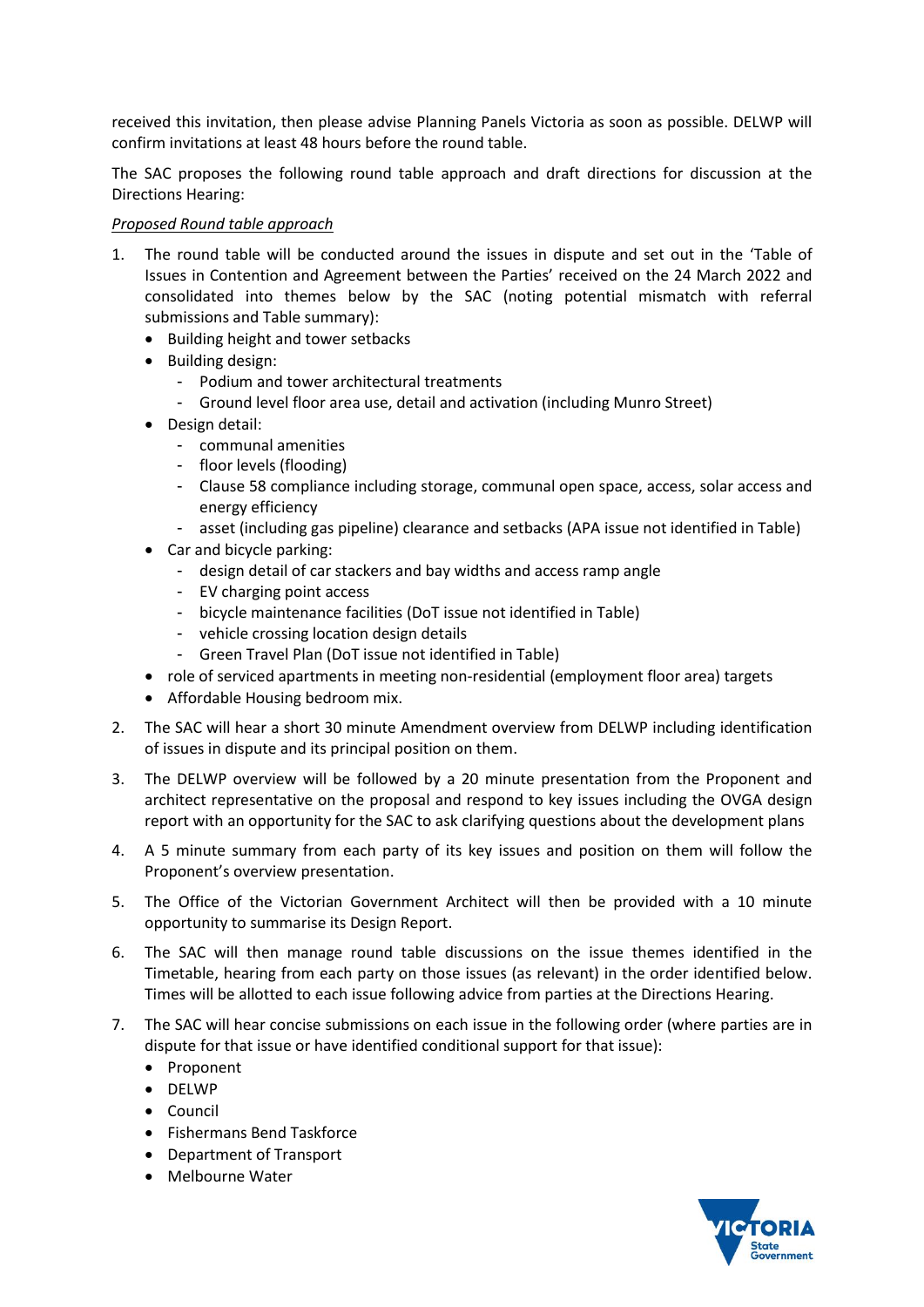• APA Group.

The SAC may ask the Proponent and DELWP for a brief response to issues/matters identified by other parties after each issue theme discussion.

- 8. Submissions should:
	- clearly articulate positions on the issues in dispute (while the issue theme responses may include context and detailed explanation they should not be read verbatim at the round table and parties will be asked to succinctly summarise issue positions and reasons
	- clearly articulate any conditional acceptance of issues or suggested design or document changes in response to each issue
	- include a table of requested changes to the DELWP round table Day 1 version of the Incorporated document.
- 9. Department or Agency parties may make submissions to the SAC without attending the round table if their issues are limited.
- 10. The Proponent's submission should also respond to the issues in contention and OVGA design report and include details of:
	- a. Response to Clause 58 provisions regarding on site amenity and facilities
	- b. Detail of basement storage provision for residential apartments
	- c. Car parking space height clearances, any provisions for disabled bays, stacker details (on plan and written detail)
	- d. Impacts of any DDA requirements on floor templates or building detail
	- e. Drawing or illustrative responses to referrals that it accepts.
- 11. The SAC may ask questions of submitters in a discussion format based on submissions made to it on each issue.
- 12. Parties may call evidence on issues in dispute, however evidence will be taken as read with a 15 minute overview permitted. There will be minimal opportunity for cross-examination however parties may put questions to witnesses to clarify their statements/opinions including alternative design response options. Experts should structure their statements consistent with the submission themes and may speak to that evidence during the relevant issue theme discussion.
- 13. No closing submissions.
- 14. Following the round table, parties will have an opportunity to provide 'without prejudice' responses on a 'Final DELWP round table version of the Incorporated document', with dates to be confirmed at the conclusion of the round table. There will be no follow-up submissions in response.

## *Draft Directions*

- 15. By **12.00pm on Friday 1 April 2022** all parties are to provide Planning Panels Victoria with an individual email address and telephone number for each participant (including legal representatives and experts) and where relevant, observer(s), for that party. This information is required so PPV can provide the email details to DELWP so they can be circulated the video conference round table invitation links and advised of the shared document hub details. PPV will also use this information to provide support during the round table if required.
- 16. By **12.00pm on Tuesday 5 April 2022**, DELWP is to circulate to the SAC and all parties:
	- a. Individual calendar invitations for a video conference round table using Microsoft Teams or Zoom and instructions for using the same

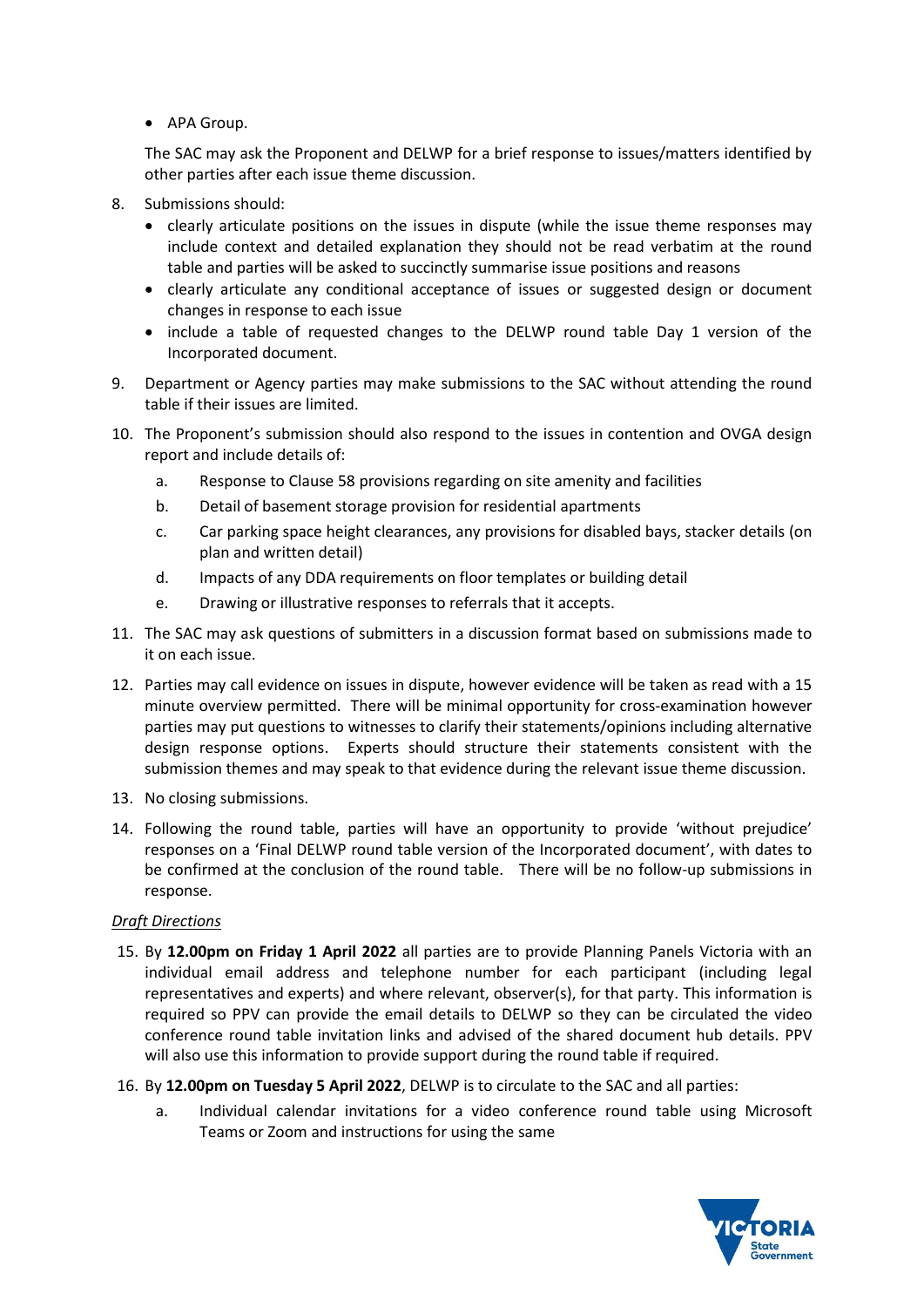- b. login details to access a secure online file sharing platform to facilitate electronic tabling of documents during the round table in a way that is transparent to all round table participants and observers.
- 17. By **12.00pm, Wednesday 6 April 2022** the Proponent is to:
	- a. provide a set of architectural plans with dimensions (as a minimum with dimensioned grid lines)
	- b. circulate any amended plans or confirm it is pursuing the September 2021 version of plans.
- 18. All parties are to circulate any expert evidence to all parties on the distribution list by **12.00pm, Tuesday 12 April 2022**.
- 19. DELWP to provide a brief Part A submission to all parties on the distribution list by **12.00pm, Tuesday 12 April 2022** which sets out:
	- a. the background chronology of the permit application and draft Amendment
	- b. include all draft Amendment documents not already provided (Maps, schedule changes) as attachments
	- c. confirm its position on the key issues in dispute and any proposed changes to the Incorporated document
	- d. its preferred version of the incorporated document (Day 1 version) including its response to the proposed conditions of Melbourne Water, the APA Group and DoT referrals and any proposed conditions in response to the submissions of the Taskforce and City of Port Phillip Council. The version should also reconcile the incorporated document purpose – with the permit application.
- 20. Any further amended plans prepared by the Proponent in response to evidence are to be circulated to all parties on the distribution list by **12.00pm, Wednesday 13 April 2022**.
- 21. Submissions of parties on the issues in dispute to be circulated to all parties on the distribution list by **12.00pm, Thursday 14 April 2022**.

# **Further Information**

If you have any queries, please contact Amy Selvaraj, Senior Project Officer at Planning Panels Victoria on

Yours sincerely,

**Tim Hellsten** Chair, Fishermans Bend Standing Advisory Committee

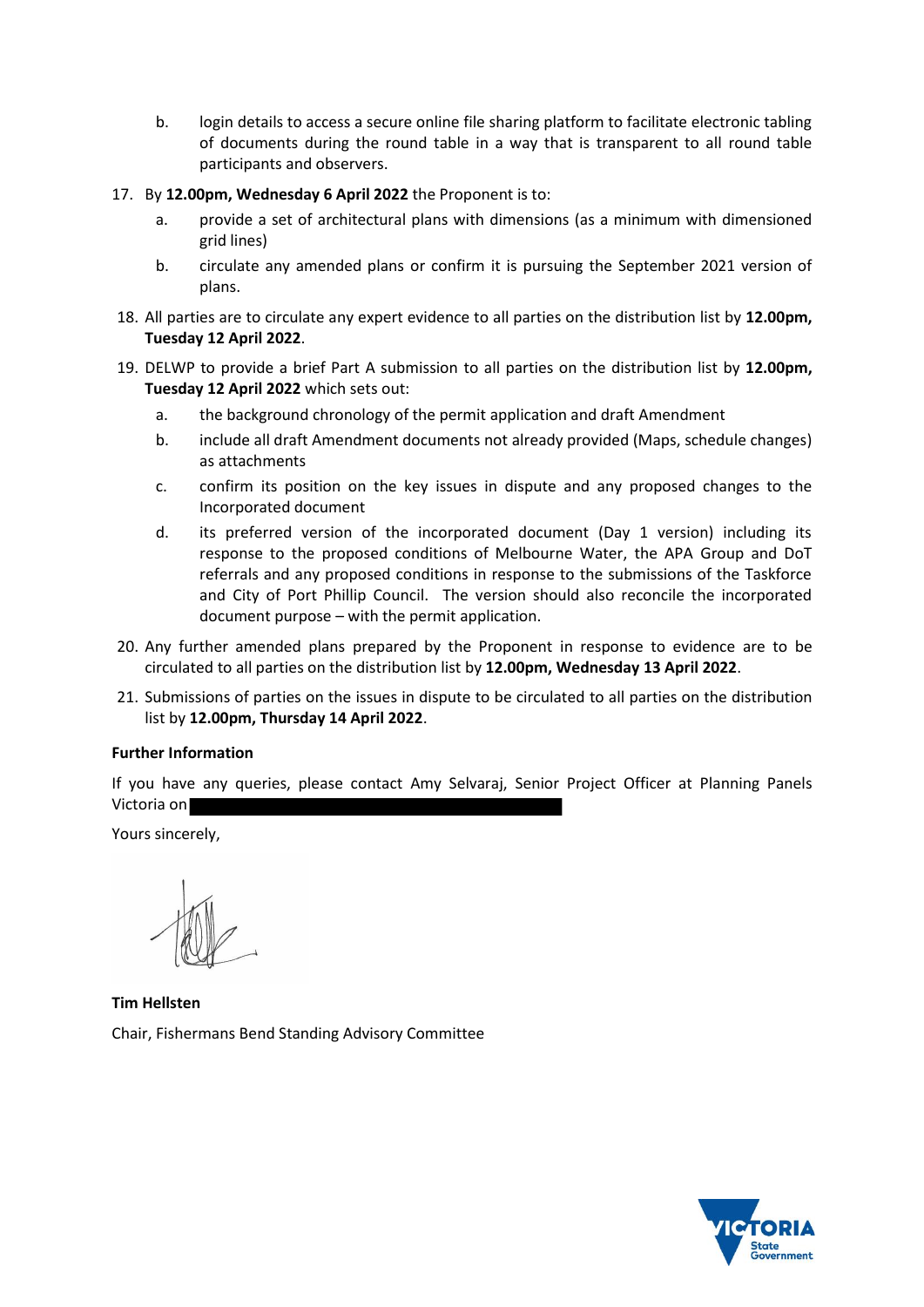# Draft Distribution List

Fishermans Bend Standing Advisory Committee – Amendment C195port 240 – 246 Normanby Road, South Melbourne

# **Version 1 – 25 March 2022**

This list is to be used to circulate information as directed by the SAC.

# **Electronic documents**

| Party                                                                                      | email address |
|--------------------------------------------------------------------------------------------|---------------|
| <b>Fishermans Bend Standing Advisory Committee</b>                                         |               |
| Department of Environment Land Water and Planning<br>(DELWP) - Statutory Planning Services |               |
| Proponent                                                                                  |               |
| MG Normanby Road Pty Ltd                                                                   |               |
| <b>APA Group</b>                                                                           |               |
| <b>City of Port Phillip</b>                                                                |               |
| Department of Jobs, Precincts and Regions - Fishermans<br><b>Bend Taskforce</b>            |               |
| <b>Department of Transport</b>                                                             |               |
| <b>Melbourne Water</b>                                                                     |               |
|                                                                                            |               |
| Office of the Victorian Government Architect (OVGA)                                        |               |